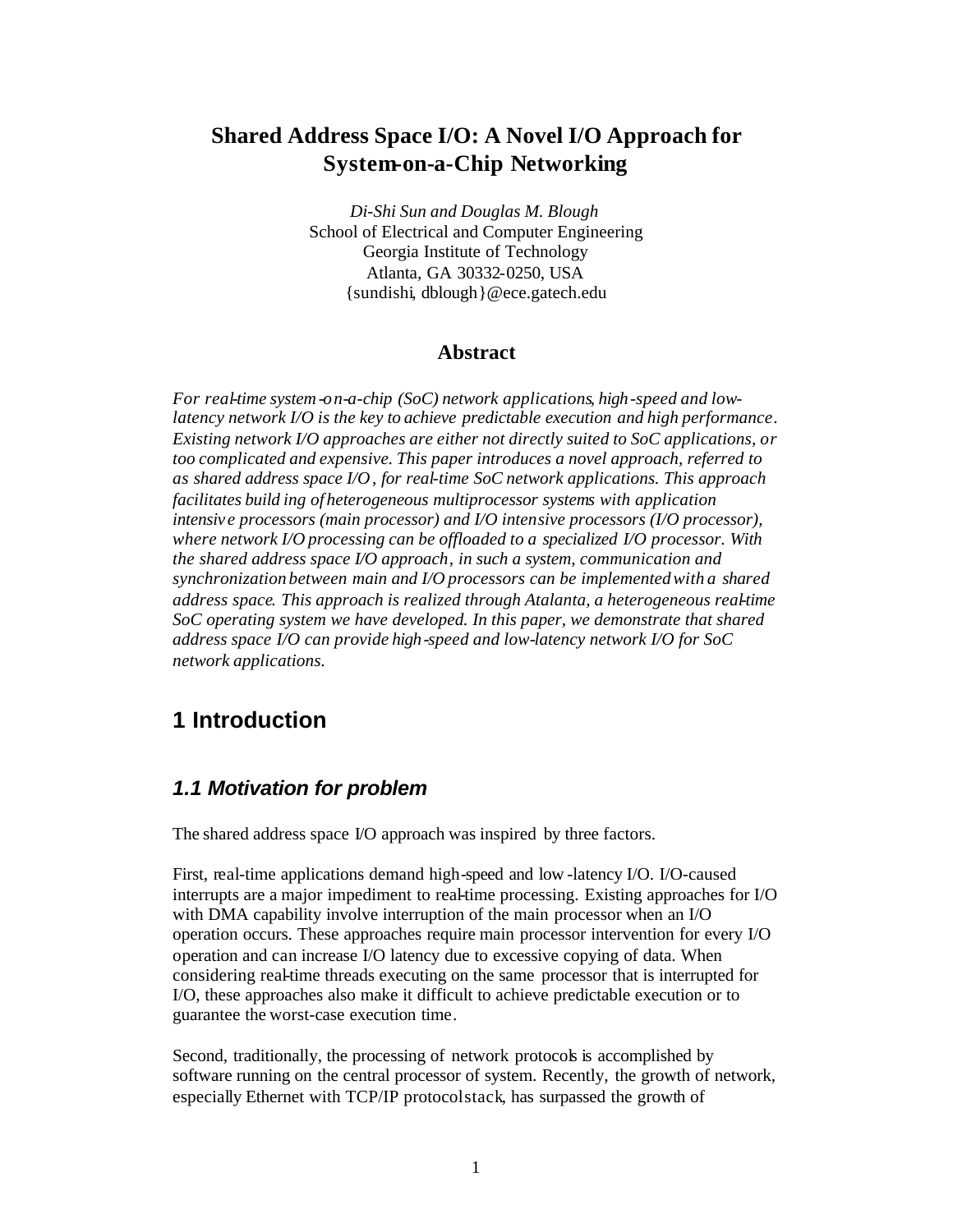microprocessor performance. This causes network I/O to become a major bottleneck for many network applications. Therefore, it is becoming common to offload network I/O, including TCP/IP protocol processing, from host processors to other processors or specialized ASICs.

Another factor is that, based on our prior research, for heterogeneous multiprocessor applications, processors can directly share the address space rather than using DMA or other means (such as shared memory based message -passing approach) to transfer data. This is a great convenience of our shared address space I/O approach. Since processors in a SoC system can use a shared address space , it allows I/O processors to do true zero-copy I/O by depositing incoming data directly into the final application buffer or copying directly from the source application buffer with absolutely no involvement from the main processor. The shared address space approach also provides a simple and standard programming model to be used for I/O processors.

#### *1.2 Basic idea*

The basic idea of shared address space I/O is to offload network I/O, including TCP/IP protocol processes, from main processors (application intensive processor) to I/O processors (interrupt intensive processor) and use shared address space to implement communication and synchronization between main processors and I/O processors [1]. Figure 1 depicts the differences between shared address space I/O approach and a uni-processor I/O approach.



a) Uni-processor I/O approach b) Shared address space I/O approach

**Figure 1: Uni-processor I/O approach vs. shared address space I/O approach.**

Here, the network I/O not only includes servicing interrupts, reading/writing hardware ports, etc., but also includes all of the processing of TCP/IP protocols, such as connection establishment, data transform/reception, connection tear-down, error handling, etc.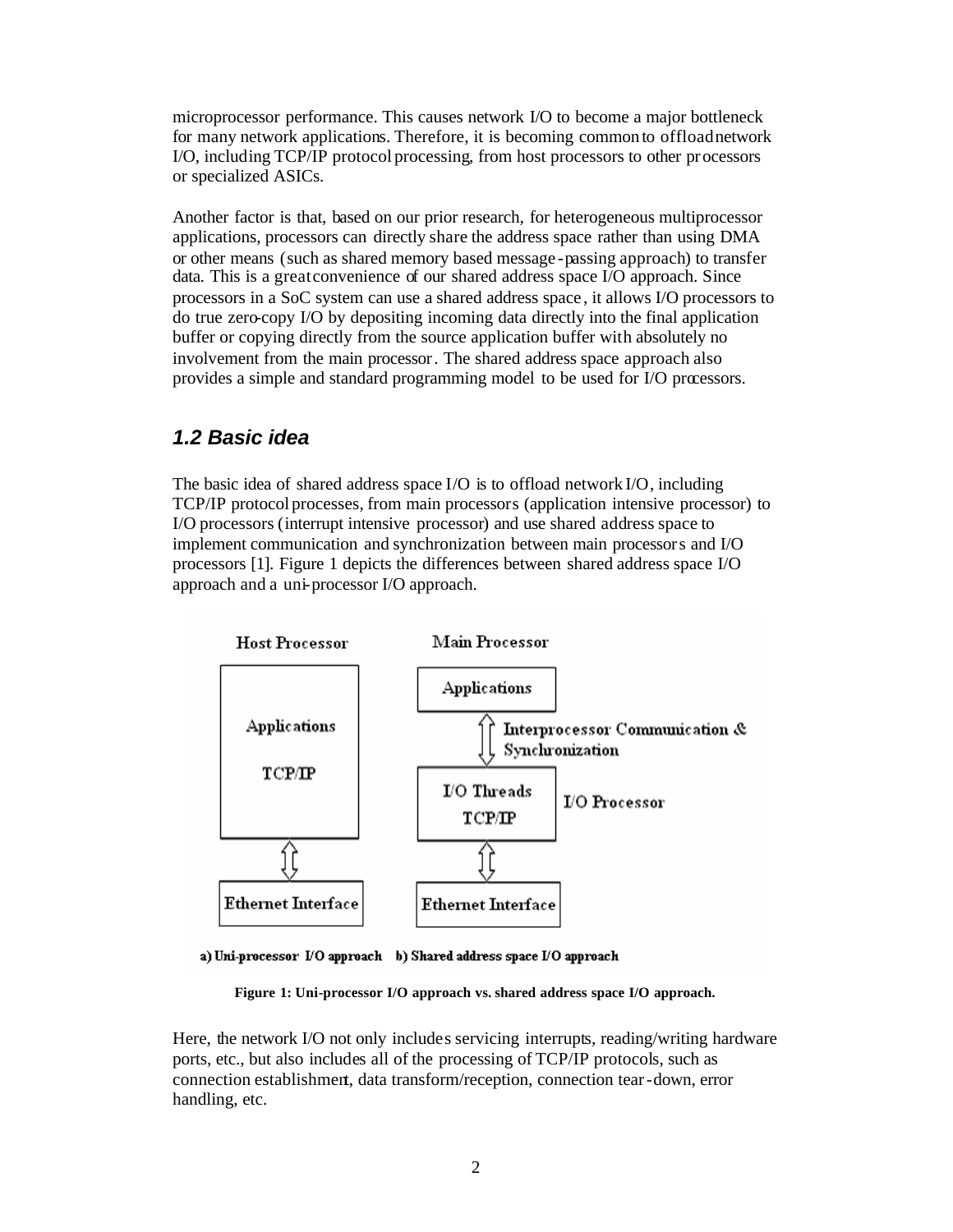The I/O processor could be a general purpose microprocessor, but a specialized interrupt intensive network processor is more reasonable. These kinds of processors provide fast I/O throughput for optimal performance. On the other hand, the main processor could be a general purpose microprocessor.

For SoC applications, it is relative easy to build a heterogeneous multiprocessor hardware platform w ith shared memory. The byte ordering, alignment, cache coherence and other problems that used to be important are no longer significant because of advances in microprocessor design and compiler technology. For example, more and more processors support both big-endian and little -endian byte orderings, and most commercial compilers support different alignments.

#### *1.3 Brief mention of results*

The shared address space I/O approach has been implemented in the Atalanta RTOS developed at Georgia Tech [3] and tested using the Mentor Graphics Seamless<sup>®</sup> Co-Verification Environment (Seamless CVE) [7]. We evaluate d our approach with a set of applications running on a heterogeneous multiprocessor SoC hardware platform to compare against a uni-processor I/O approach. We evaluate these applications under different workload conditions (applications, network I/O, and system overhead). Our evaluation results show that, in balanced and heavy workload conditions (applications that occupy 70-80% of main processor resources, where network I/O occupies 20- 30% of main pr ocessor resources), the shared address space I/O approach show better performance than a uni-processor approach.

## **2 Related Work**

There are some researches concerning I/O bottleneck, especially network I/O bottleneck problem. The most interesting works include the  $I_2O^{TM}$  Architecture [5] from I<sub>2</sub>O Special Interest Group (I<sub>2</sub>O SIG<sup>TM</sup>) led by Intel. Their main idea is that an I/O processor is dedicated to handling I/O requests, and to test, support unique drivers for every combination of I/O device and OS on the market. They pay more attention to increasing network server performance and reducing total-cost-of-ownership (TCO).

TCP/IP Offload Engine (TOE) [6] is another interesting topic. The idea is to offload the processing of TCP/IP protocols from the host processor to the hardware on the adapter or in the system. Their main purpose is to address new markets, such as iSCSI storage area networks (SANs) and high-performance network-attached storage (NAS) applications.

These approaches both face the communication bottleneck between main processors and I/O processors. In order to eliminate the communication bottleneck, some implementations suggest implementing inter-processor communication and synchronization protoc ols using specialized hardware. It obviously increases the cost and complexity of systems, and does not utilize the features of SoC architectures.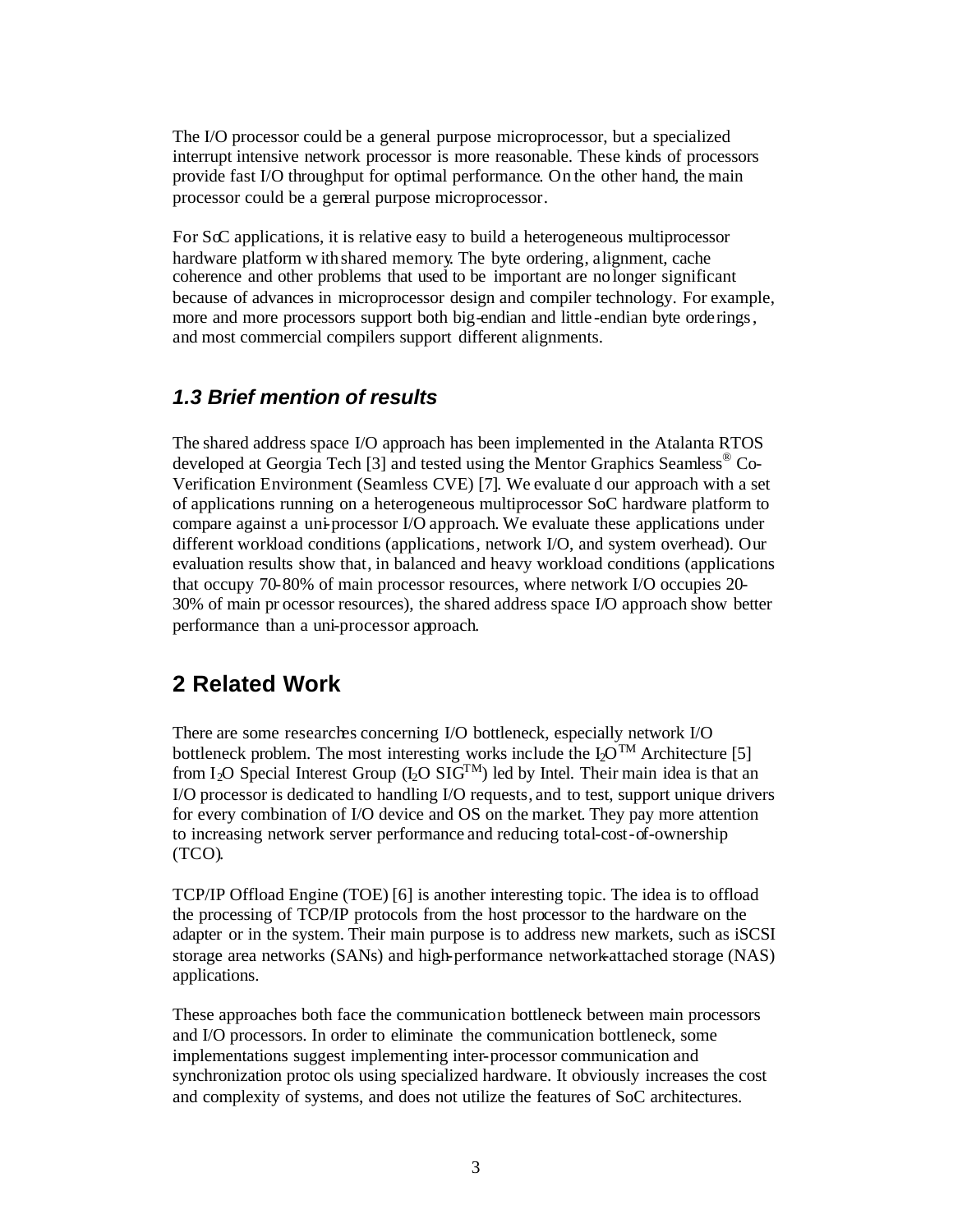Our shared address space I/O approach adopts the main idea of the  $I_2O^{TM}$  Architecture approach and TOE approach to offload network I/O processing from main processor to I/O processor. At same time, our approach utilizes the feature of supporting shared address space of SoC architectures to implement inter-processor communication and synchronization. It avoids the side effect of offloading network I/O.

To our knowledge, there has been no research about optimizing network I/O for realtime SoC network applications similar to the shared address space I/O approach.

## **3. Atalanta RTOS**

Atalanta RTOS is an embedded RTOS designed at Georgia Tech [3]. It provides key RTOS features including multitasking capabilities; event-driven, priority-based preemptive scheduling; precise timers; and inter-task communication and synchronization. Atalanta also supports special features such as priority inheritance and user configurability. Atalanta's small, compact, deterministic, modular and library-based architecture is important for multiprocessor SoC applications. Atalanta has been designed with support for heterogeneous processors as a primary goal since the target architecture assumes mixed systems involving RISC processors, DSP processors, and perhaps other specialized processors. Atalanta provides both "pure" message -passing approach and shared address space based message -passing (shared message) approach for inter-processor communication and synchronization. The shared message approach is a key to support shared address space I/O as described in this paper. The shared message approach allows much better use of shared memory, thereby providing greatly increased performance as compared to a "pure" message passing approach.

Traditionally, general purpose heterogeneous RTOS rely primarily on messagepassing approach for communication and synchronization between tasks on different processors. This was necessary because it is very difficult to implement closely coupled general communication architectures for broad processor families. Furthermore, the message -passing approach provides a clean separation between tasks because communication between tasks is loosely coupled and asynchronous. In traditional implementations of the message -passing approach, most messages are copied twice as they go from a sender task to a recipient task. The first copy is from the sender's preparation area to an RTOS-owned memory (usually size-fixed). The second copy is from the RTOS memory to the recipient task's reception area. When the messages are large, the copying overhead can be substantial.

For SoC applications, it is relative easy to implement a shared address space. As a result, a more efficient message-passing approach, called the shared message approach, is implemented in Atalanta RTOS. This approach simply transfers a pointer of the message from the sender task to the recipient task. The payload never actually moves, remaining in its original location in shared memory. In Atalanta, a task allocates messages from the kernel's shared memory pool. The allocated message is owned by the allocating task that uses memory as desired. When the task is ready to send the message, it submits the message address and specifies a queue. The address of the message is placed in the queue. The ownership of the message is given to the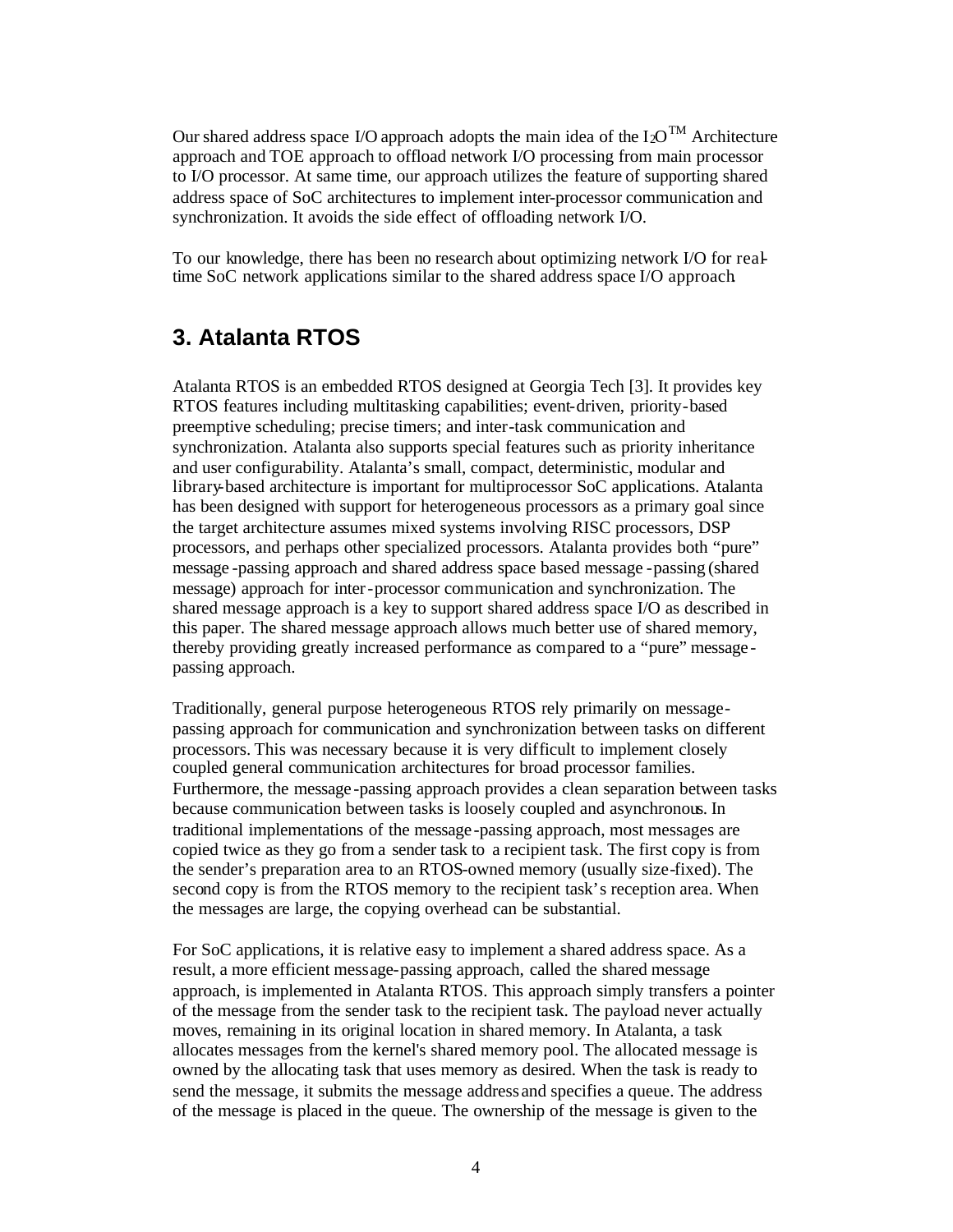destination task upon receipt of the message. When a task is ready to receive a message, it specifies from which queue to receive. When a message is available, the address of the message is returned and the ownership of the message is transferred to the receiving task, which can then use or modify the message contents as needed. The message can then be sent to another task or returned to the shared memory pool.

The shared message approach simplifies inter-processor communication and synchronization, and eases programming while enhancing performance for applications. It is especially fit for stream-based applications that do not need to crossaccess data at the same time.

# **4 Description of Approach**

We assume that the target applications are real-time SoC network applications and propose the concept of shared address space I/O as a mechanism to achieve high performance and low -latency network I/O for such applications.

For real-time applications, I/O-caused interrupts are a major impediment to achieve predictable execution since I/O interrupts are unpredictable and handling interrupt requests always takes priority over application tasks. DMA-capable devices free processors from involvement with the data transfer, but do not eliminate interrupts. For a uni-processor I/O approach, real-time threads are running on the same processor that processes I/O, each I/O operation will generate an interrupt that will cause realtime threads to be suspended for an unpredictable interval. It is difficult to obtain predictable execution or assure the worst-case execution time under these conditions.

Ethernet has become the most popular network protocol for local area networks. Since the rapid growth of Ethernet transmission speed, network I/O is becoming a major bottleneck in delivering high performance for almost all of network applications. The main reason for the bottleneck is that the processing of TCP/IP protocols consumes more and more processor resources. Reassembling out-of-order packets and resourceintensive memory copies put a high workload on the host processor. Although in a well-designed real-time s ystem, processing of TCP/IP protocols should not influence predictability of execution, it obviously affects performance. In some applications using a uni-processor I/O approach that we have evaluated, the host processor has to allocate more than 20% of its resources to handle the network processing.

We propose the shared address space I/O approach to offload as much as possible network I/O from main processor to I/O processor , and to eliminate I/O interrupts and TCP/IP overheadas mentioned above. Since network I/O is completely removed from main processor,I/O-caus ed interrupts are eliminated. This enable s real-time threads to execute in a much more predictable and guaranteed manner. In addition to achieving predictable execution, a great amount of resources that used to be consumed by the processing of TCP/IP protocols is saved and system performance is improved.

Although offloading network I/O from host processors can eliminate interference from I/O interrupts and reduce the resources occupied by network I/O, it sometimes may cause more resources to be consumed in other ways. Communication and synchronization between the processors that process network I/O and the processors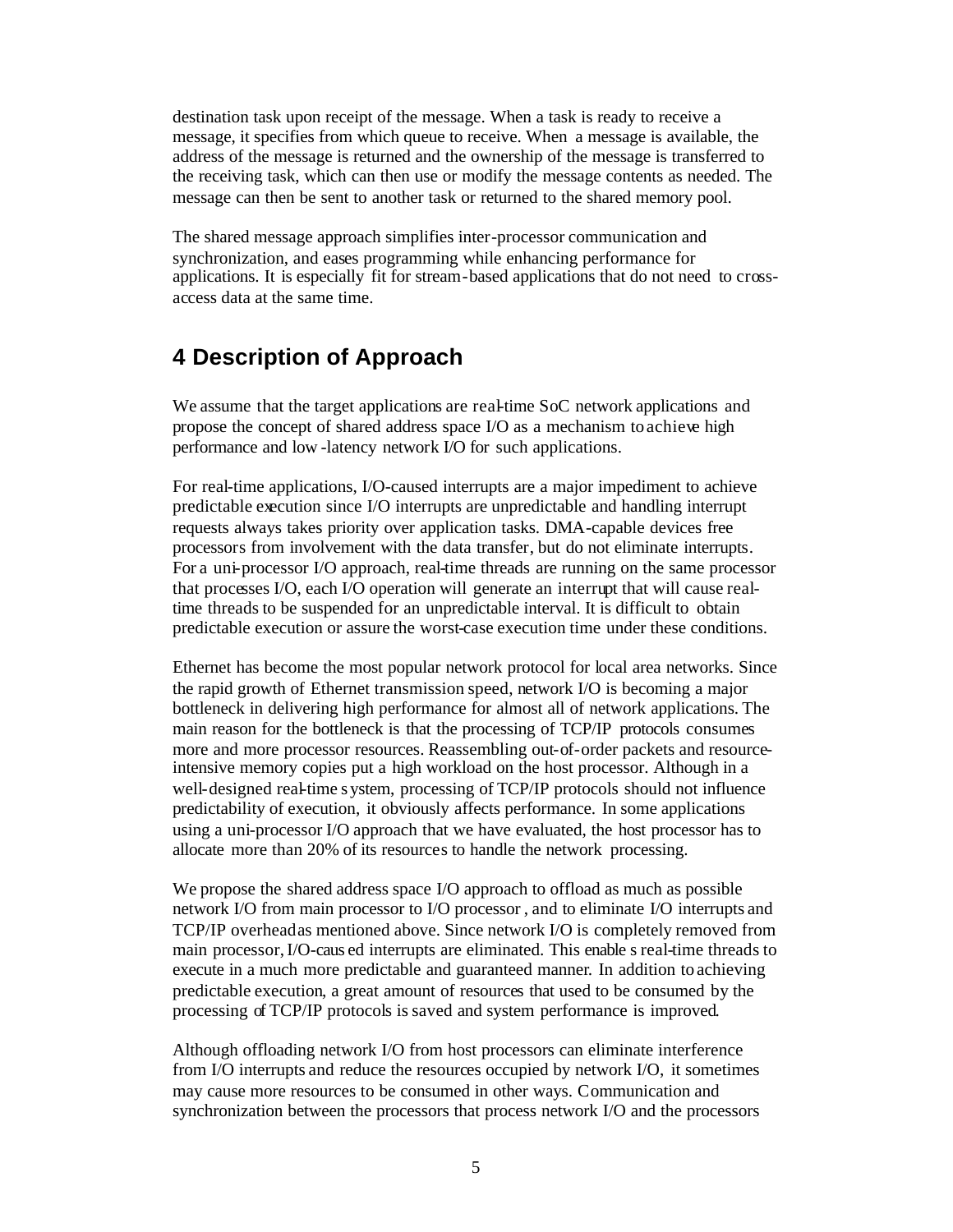that run applications might become a new bottleneck of system performance. Our simulation results present in Section 5 show that this overhead is minimal on a number of representative I/O micro-bench programs.

Recently, the design of processors has become more and more specialize d. Some processors are designed as application intensive processors, and others are designed as interrupt intensive processors. This makes system designs more complicated. In order to get best application and I/O performance, we would use application intensive processors as main processors to deal with applications, and interrupt intensive processors as I/O processors to deal with I/O operation. Processors communicate with each other by some kind of inter-processor communication and synchronization mechanisms. The problem is, in these kinds of heterogeneous multiprocessor architectures, the design of efficient inter-processor communication between processors is an extremely difficult job. Normally, message-passing approach is used with additional resource occupation. Some vendors design specialized hardware to implement communication protocols to improve communication performance. It obviously increases the complexity and cost of systems. It also does not fit well with embedded SoC designs.

In the shared address space I/O approach, we propose to structure systems with one or more application processors and one or more I/O processors as shared memory heterogeneous multiprocessor systems. One I/O processor is responsible for one or more DMA-capable I/O devices in the system. All processors in a system, including main processors and I/O processors, access the sha red memory using a shared address space. We assume that hardware and firmware provide cache-coherence for shared memory. In [4], we describe a simple but effective approach to achieving cache coherence in heterogeneous multiprocessor systems. Since each processor in a system supports cache coherence, and the number of processors is limited, the shared memory architecture does not detract from system performance. With this kind of hardware model (see Figure 2) , we can expect best application and I/O performa nce.



**Figure 2: Hardware model for the shared address space I/O approach.**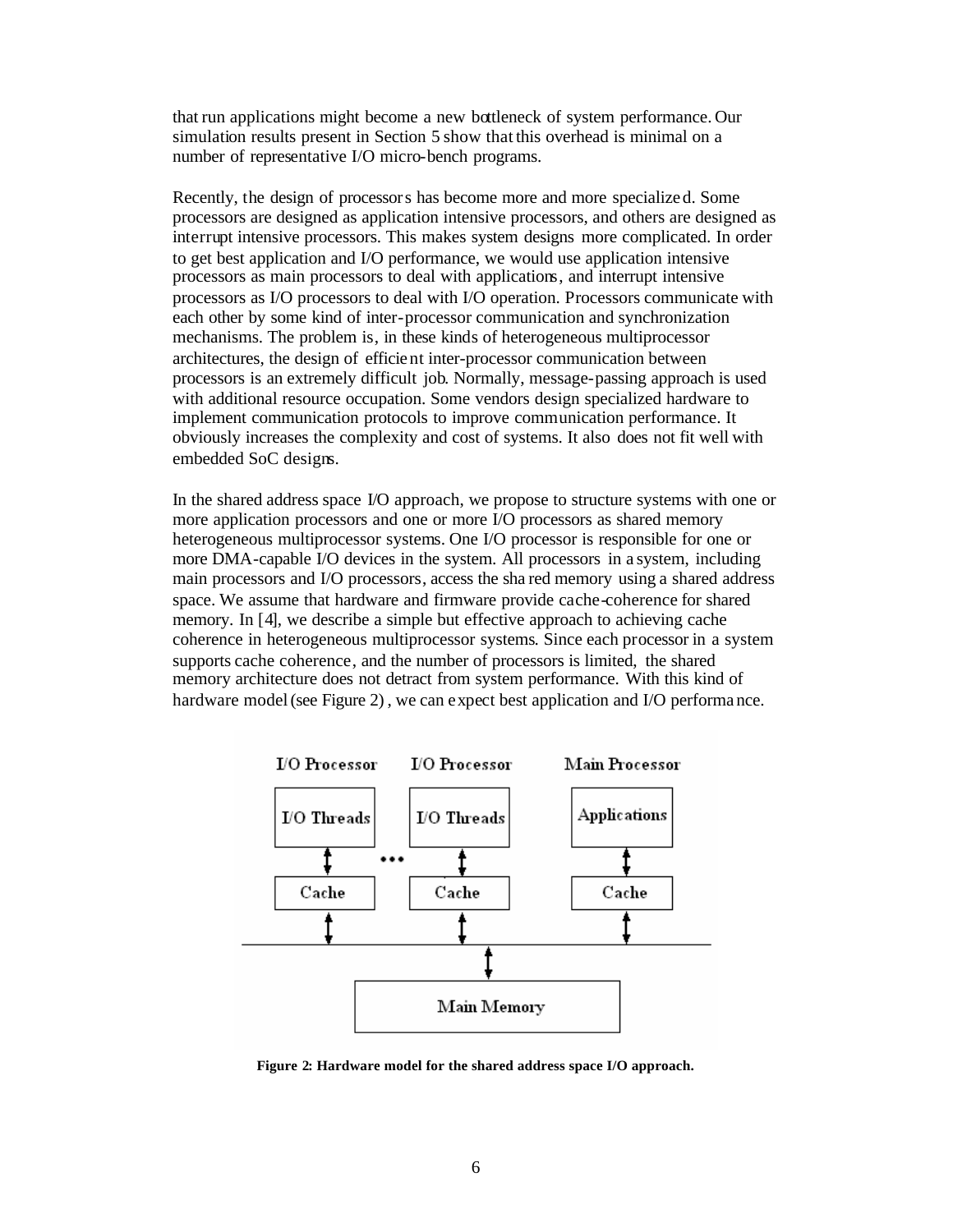In order to solve the communication problem, we view I/O processors and main processors as a shared-memory multiprocessor. With this view of a system, I/O processors can directly execute code that shares data with application threads executing on main processors. This mechanism is implemented using a shared address space approach. From user's point of view, the programs running on main processors and I/O processors can access the same data structures, and we do not need additional data copying between a local buffer and a shared system buffer as required in shared memory message-passing approaches. This allows I/O processors to communicate directly with application memory without main processor intervention. Hence, data coming from an I/O device can be deposited directly by the I/O processors into the appropriate location in application memory without any main processor control. This approach eases communication bottlenecks that drive up latencies of I/O operations.

There is currently no commercial embedded RTOS that supports shared address space approach for heterogeneous SoC applications. It is partly because of the variety of embedded processors and embedded applications. We have implemented an embedded RTOS, known as Atalanta [3], which supports shared address space approach for heterogeneous multiprocessor architectures. Our development of Atalanta together with the simulation results in the next section prove that a shared address space approach is feasible, and provides better performance than a shared memory message-passing approach for SoC applications.

The shared address space I/O approach offers the potential for applications to interact directly with I/O interfaces without any involvement from main processor and to provide predictable and guaranteed execution of real-time threads. In addition to improving I/O performance, the shared address space I/O approach also provide tremendous flexibility in I/O processing. For example, it is an easy way for applications to push processing to I/O processors by specifying their own custom threads that are tailored to their particular I/O requirements.

## **5 Simulation Environment**

The shared address space I/O approach has been implemented in the Atalanta RTOS and tested using the Mentor Graphics Seamless® Co-Verification Environment.

### *5.1 Seamless CVE*

Seamless<sup>®</sup> Co-Verification Environment (Seamless CVE) [7] is an interactive hardware and software co-simulation tool provided by Mentor Graphics. It can create a virtual prototype of SoC system. By executing software on simulated hardware, it allows us to fully verify the hardware/software designwithout a physical prototype.

#### *5.2 Hardware model*

The hardware model tested under Seamless CVE uses a standard 10 Mbps Ethernet interface, a 100 MHz PowerPC MPC755 main processor, and a 50 MHz ARM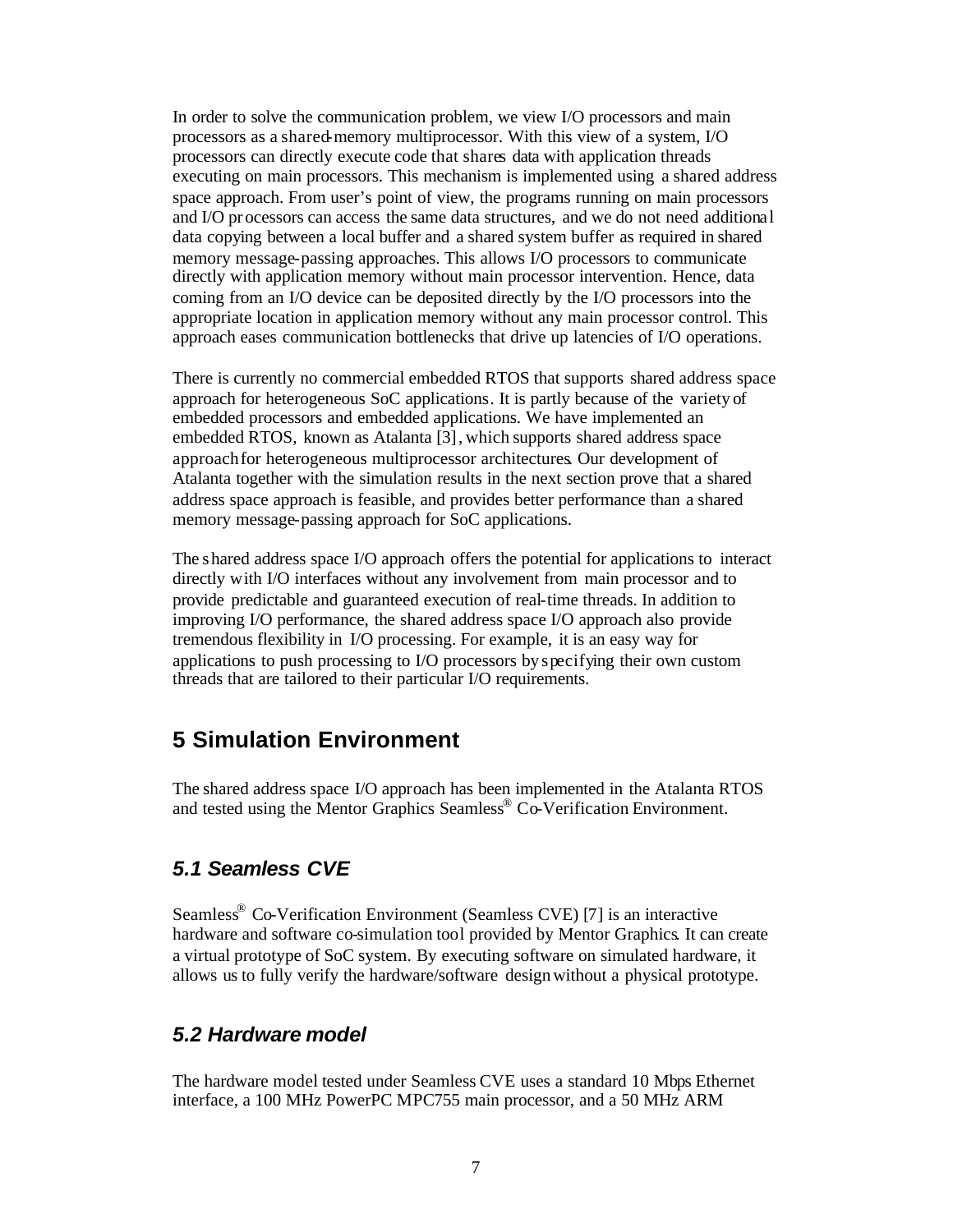ARM920T for network I/O, and is shown in Figure 3. This architecture was tested using the Atalanta RTOS with a shared address space approach and no special hardware for communication between processors. This architecture and programming model are compared against a standard uni-processor architecture with DMA capability in which the main processor is responsible for network I/O processing.



**Figure 3: Evaluated hardware model.**

### *5.3 Software Model*

The software model used for evaluation includes a n application task running on the main processor, and an I/O thread executing a TCP/IP stack on the I/O processor. The communication and synchronization between processors is implemented by shared address space. The application task runs a set of stream-based decoding applications, and the I/O thread is in charge of network I/O and directly deposits incoming data into application buffer, then informs the application task using system services provided by the Atalanta RTOS.

## **6 Simulation Results**

We evaluate the shared address space I/O approach using a set of stream-based decoding applications running on the software/hardware models describe d in Section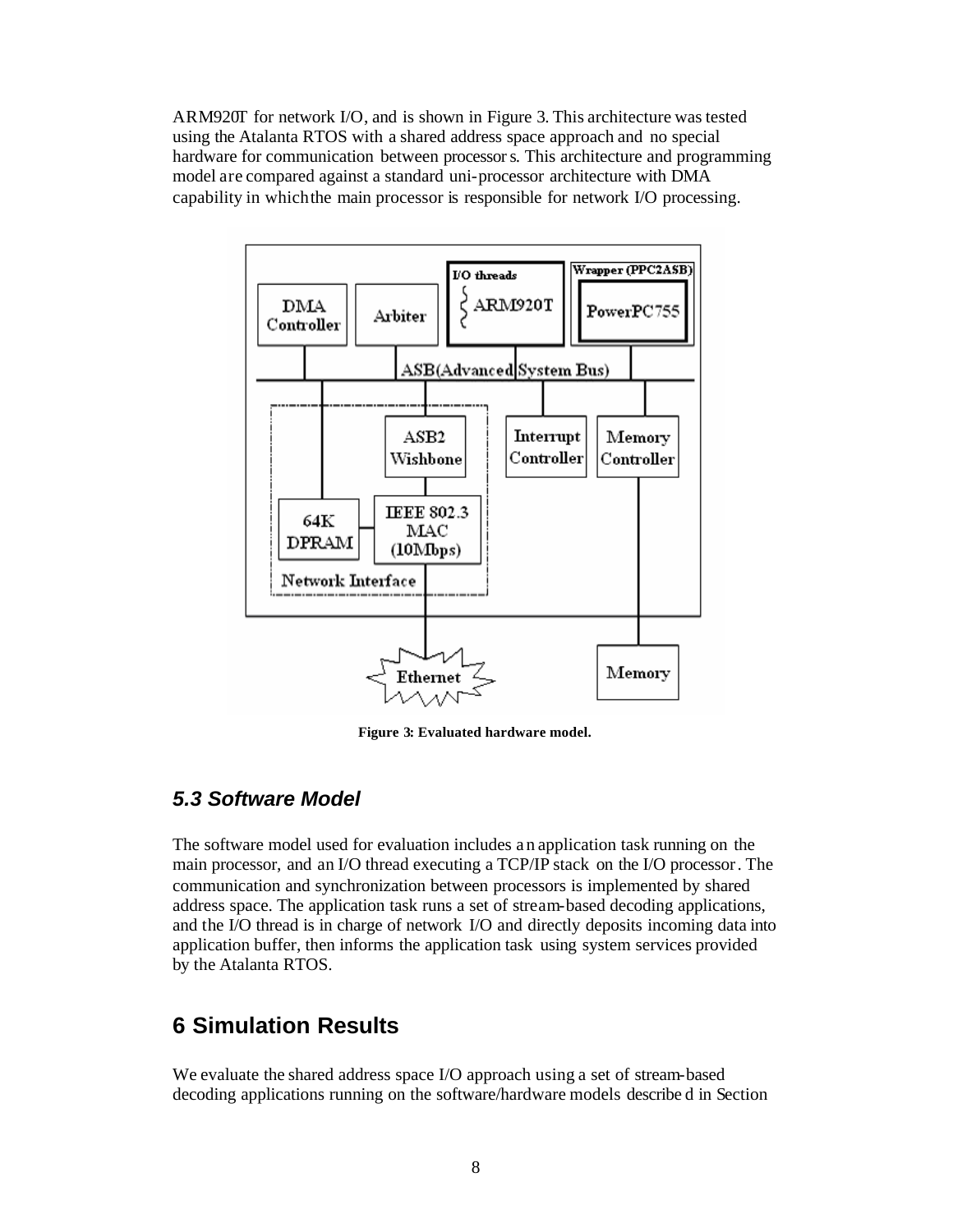4.3 and 4.4 to compare against a uni-processor I/O approach. These applications contain various decoding operations on streams of data, including CRC, MD5, DES and Huffman decoding. We ran every application for fixed amount of time (1000ms) and measured the total number of packets that main processor processed. For the uniprocessor approach, we also measured the percentage of processor cycles used by I/O processing. In order to study the effect of workload, we tested these applications under different workload conditions (application, network I/O, and system overhead).

For light application workload (CRC and MD5 in Figure 4), the main processor has enough resource to process both I/O and application. The bottleneck is the I/O capability of the processors. We used the MPC755 in the uni-processor approach. It is faster than ARM920T that we used as the I/O processor for I/O thread in the shared address space I/O approach. In this situation, the uni-processor approach has better performance than the shared address space I/O approach can provide. For high application workloads (DES and HUFFMAN in Figure 4, 5 and 6), I/O only occupies less than 10% of the main processor resource s. Since shared address space I/O approach has to do inter-processor communication and synchronization, we might expect shared address space I/O approach to perform worse than the uni-processor approach. In fact, the two approaches get almost identical results in this situation.





It is difficult to find a real application consuming a certain percentage of processor resources. For example, it is difficult, if not impossible to find an application consuming exact 70% of processor resources compared to I/O operation occupying 30% of processor resources. So, we studied two ways to achieve applications consuming greater percentages of processor resources. One method is doubling the application processing. Every packet is processed twice instead of only once. Another method is adding an additional application with high priority running on the main processor. This additional application does nothing but increases a counter. Since the counter variable is cached, these additions only consume main processor resources and do not cause any side effect. In every million second, this application does 1000 times addition operations then suspends itself until the next time interrupt wakes it up.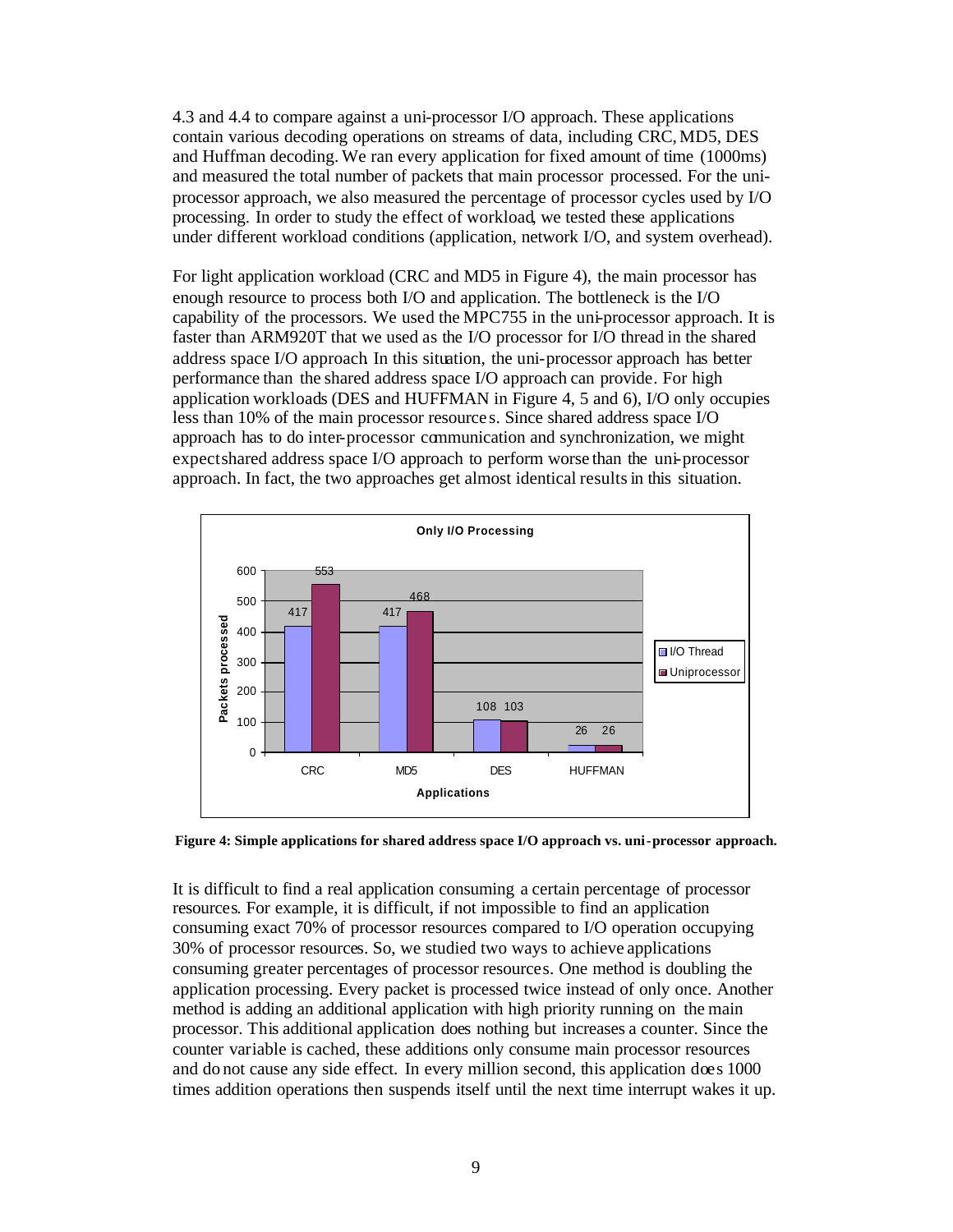It consumes about 25% of main processor resources. In these two ways, we can achieve tight control of workload.

For heavy and balanced workloads, where applications occupy 70-80% of main processor resources and I/O occupies 20-30% of the resources (CRC and MD5 in Figure 5 and Figure 6), the shared address space I/O approach show better performance than the uni-processor approach.



**Figure 5: Double processing applications for shared address space I/O approach vs. uniprocessor approach.**

For CRC decoding, in the double packet processing test, the shared address space I/O approach was 19.5% better than the uni-processor approach. In the test with an additional application, the shared address space I/O approach performed 8.8% better than the uni-processor approach. For MD5 decoding, in the double packet processing test, the shared address space I/O approach were 32.6% better than the uni-processor approach. In the test with an additional application, the shared address space I/O approach performed 31.2% better than the uni-processor approach. The improved performance of the shared address space I/O approach in this situation is due to the fact that the I/O processor is no longer a bottleneck. For the uni-processor approach, and CRC and MD5 applications, I/O consumes about 27% of the main processor resources. The cost of increasing inter-processor communication and synchronization is less than the savings of offloading the I/O for the shared address space I/O approach.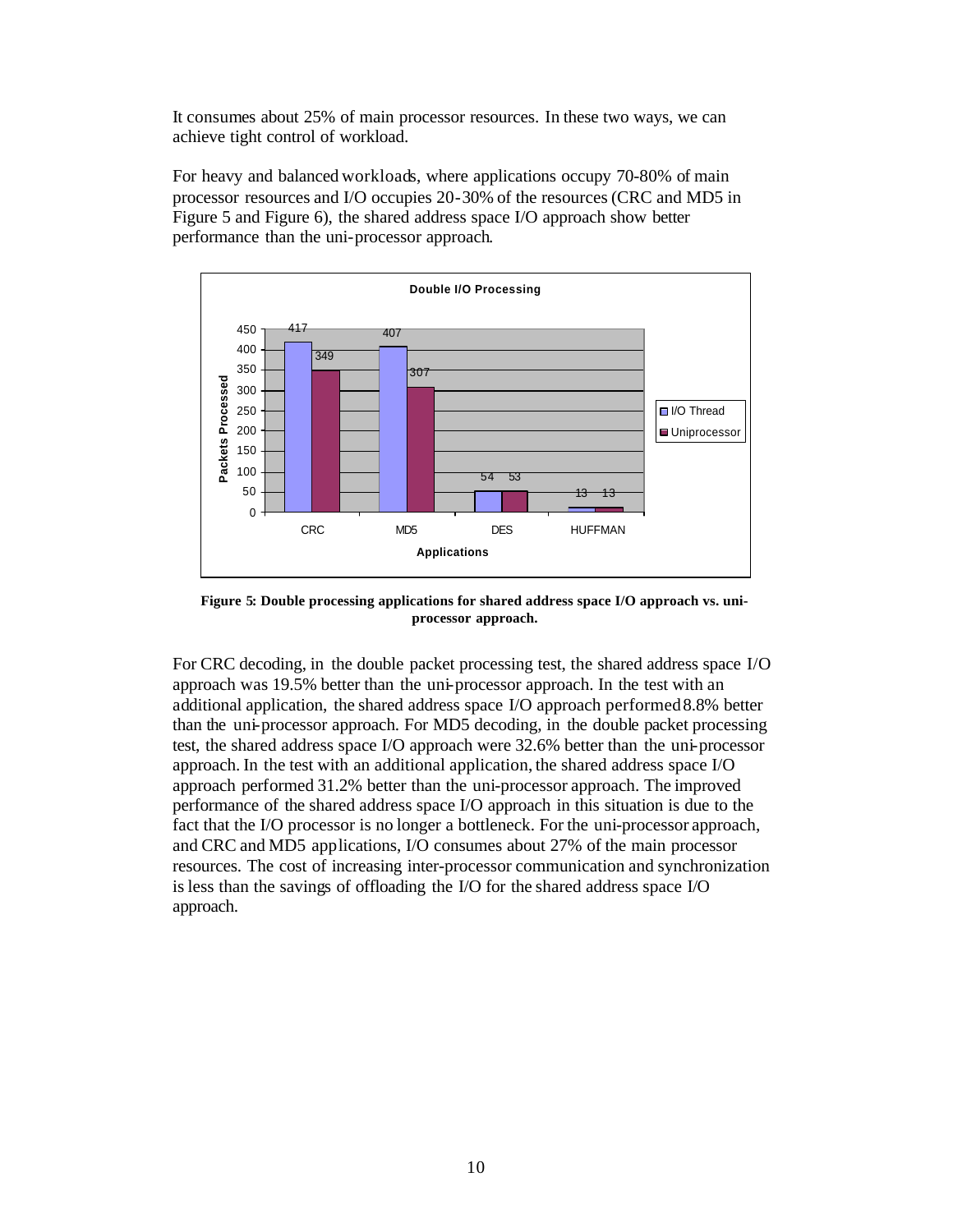

**Figure 6: With additional application for shared address space I/O vs. uni-processor approach.**

For I/O processing with an additional application, one more task runs on the main processor. The system overhead is increased more significantly for the shared address space I/O approach than for the uni-processor I/O approach. So, the difference between shared address space I/O approach and uni-processor approach for double I/O processing is more obvious than for I/O processing with an additional application.

We also should mention that the performance of shared address space I/O is worse than it could be because cache coherence has not been implemented.

From our evaluation results, we can say that, for balanced and heavy load conditions (applications occupying 70-80% of main processor resources, and network I/O occupying 20-30% of main processor resources.), the shared address space I/O approach's performance is better than the uni-processor I/O approach.

# **7 Conclusions**

The shared address space I/O approach described in this paper, adopts the main idea of the  $I_2O^{TM}$  Architecture approach and TOE approach to offload network I/O processing from main processor to I/O processor. It utilizes the support of shared address space of SoC architectures, without any additional hardware to implement inter-processor communication and synchronization, and provides high-speed and low-latency network I/O for SoC network applications. Our simulation results show that, for balanced and heavy load conditions, shared address space I/O perform better than the traditional uni-processor I/O approaches.